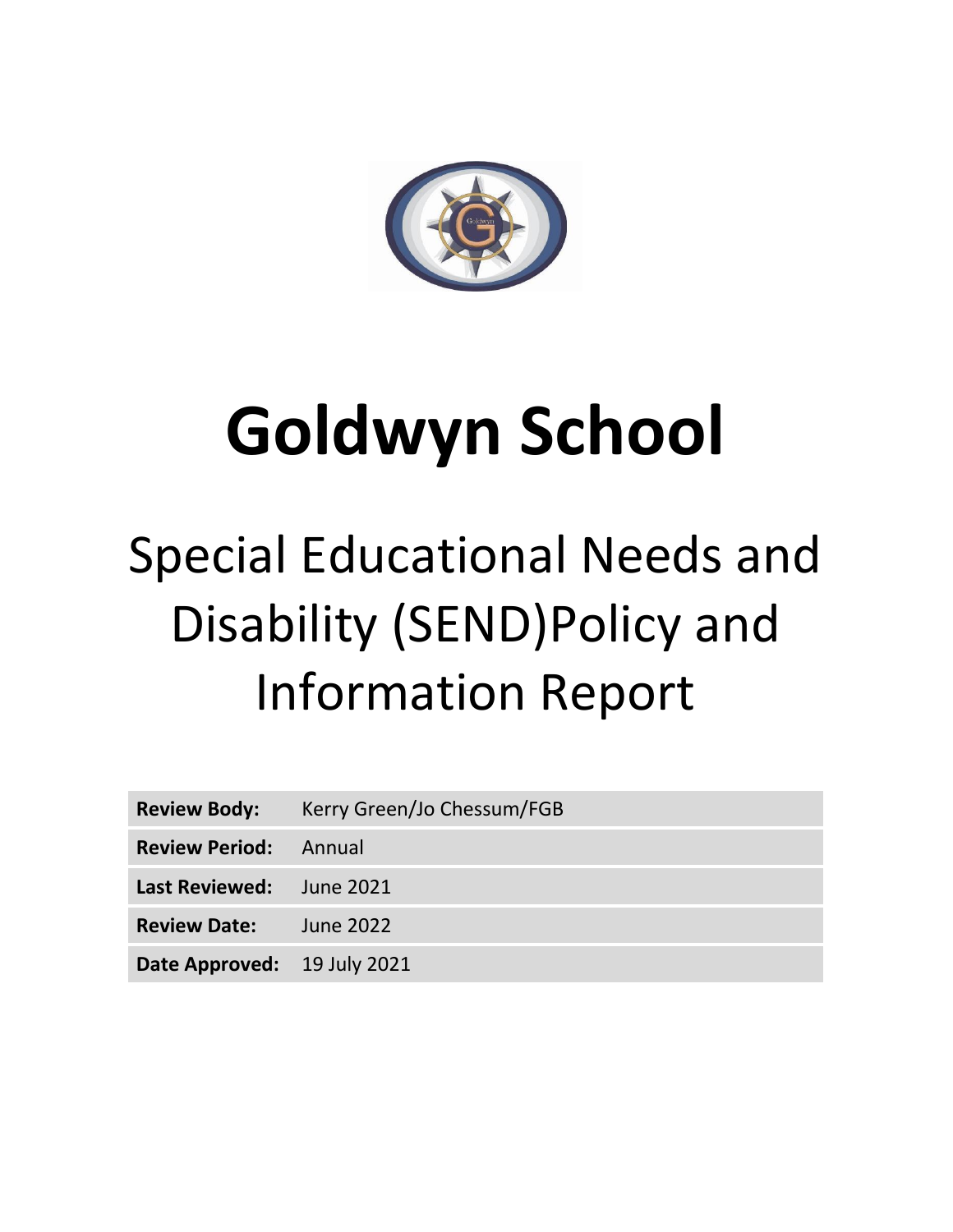#### **SECTION A - SCHOOL ARRANGEMENTS**

This policy document is a statement of the aims, principles and strategies that provide the framework to ensure the effective and efficient provision for children with Special Educational Needs (SEN) at Goldwyn School. It is written for the benefit of all members of the school community to ensure that the potential of every child is maximised, irrespective of ability, disability, race, gender and social origin and to enable equality of access to the curriculum in an environment where every child is valued and respected.

This policy is written in line with the requirements of:-

- Children and Families Act 2014
- SEN Code of Practice 2015
- SI 2014 1530 Special Educational Needs and Disability Regulations 2014
- Part 3 Duties on Schools Special Educational Needs Co-ordinators
- Schedule 1 Regulation 51- Information to be included in the SEN information report
- Schedule 2 Regulation 53 Information to be published by a local authority in its local offer
- Equality Act 2010
- Schools Admissions Code, DfE 1 Dec 2014
- SI 2012 1124 The School Information (England) (Amendment) Regulations 2012
- SI 2013 758 The School Information (England) (Amendment) Regulations 2013

This policy should be read in conjunction with the following Goldwyn policies and documents:

- Equal Opportunities Policy
- Admissions Policy
- Teaching and Learning Policy
- Policy for Supporting the Behaviour of Students with Social, Emotional and Mental Health Needs
- Supporting Students with Medical Conditions Policy
- Safeguarding and Child Protection Policy
- Complaints Procedure

This policy was developed with the SEN Team and STLS based at Goldwyn School, representatives from the governing body and parents of children and young people with special educational needs and will be reviewed annually.

#### **Definition of Special Educational Needs and Disability (SEND)**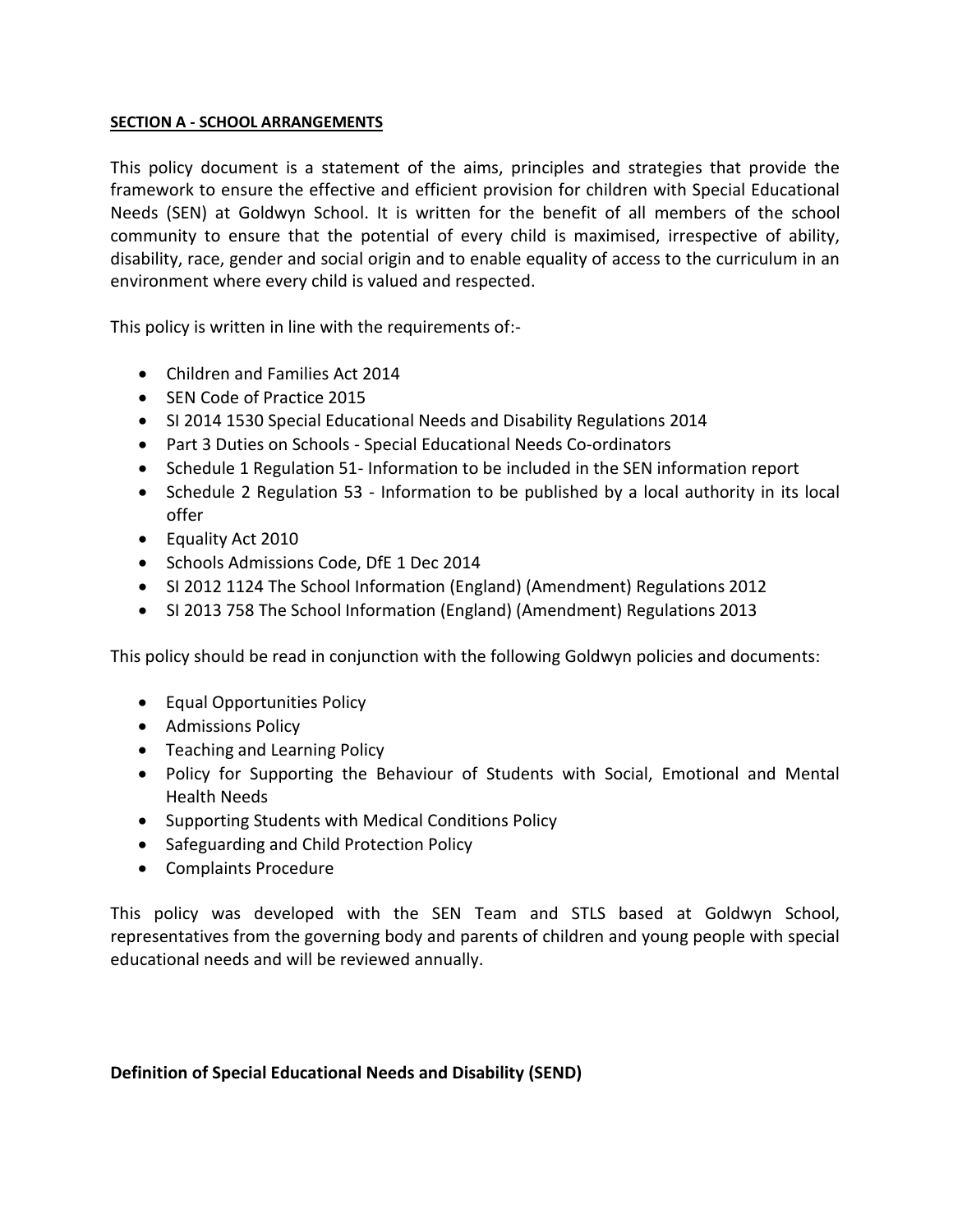A child or young person has Special Educational Needs (SEN) if they have a learning difficulty or disability which calls for special educational provision to be made for him or her.

A child of compulsory school age or a young person has a learning difficulty if he or she:

- (a) has a significantly greater difficulty in learning than the majority of others of the same age; or
- *(b)* has a disability which prevents or hinders him or her from making use of facilities of a kind generally provided for others of the same age in mainstream schools or mainstream post-16 institutions - *SEN Code of Practice (2015, p16).*

The four main areas of SEN are:

- Communication and Interaction
- Cognition and Learning
- Social, Emotional and Mental Health
- Physical and / or Sensory

#### **Definition of Disability**

Many children and young people who have SEN may also have a disability under the Equality Act 2010. Disability is defined as

' …a physical or mental impairment which has a long-term and substantial adverse effect on their ability to carry out normal day-to-day activities'.

This definition provides a relatively low threshold and includes more children than many realise. 'Long-term' is defined as 'a year or more' and 'substantial' is defined as 'more than minor or trivial' - *SEN Code of Practice (2015, p16).*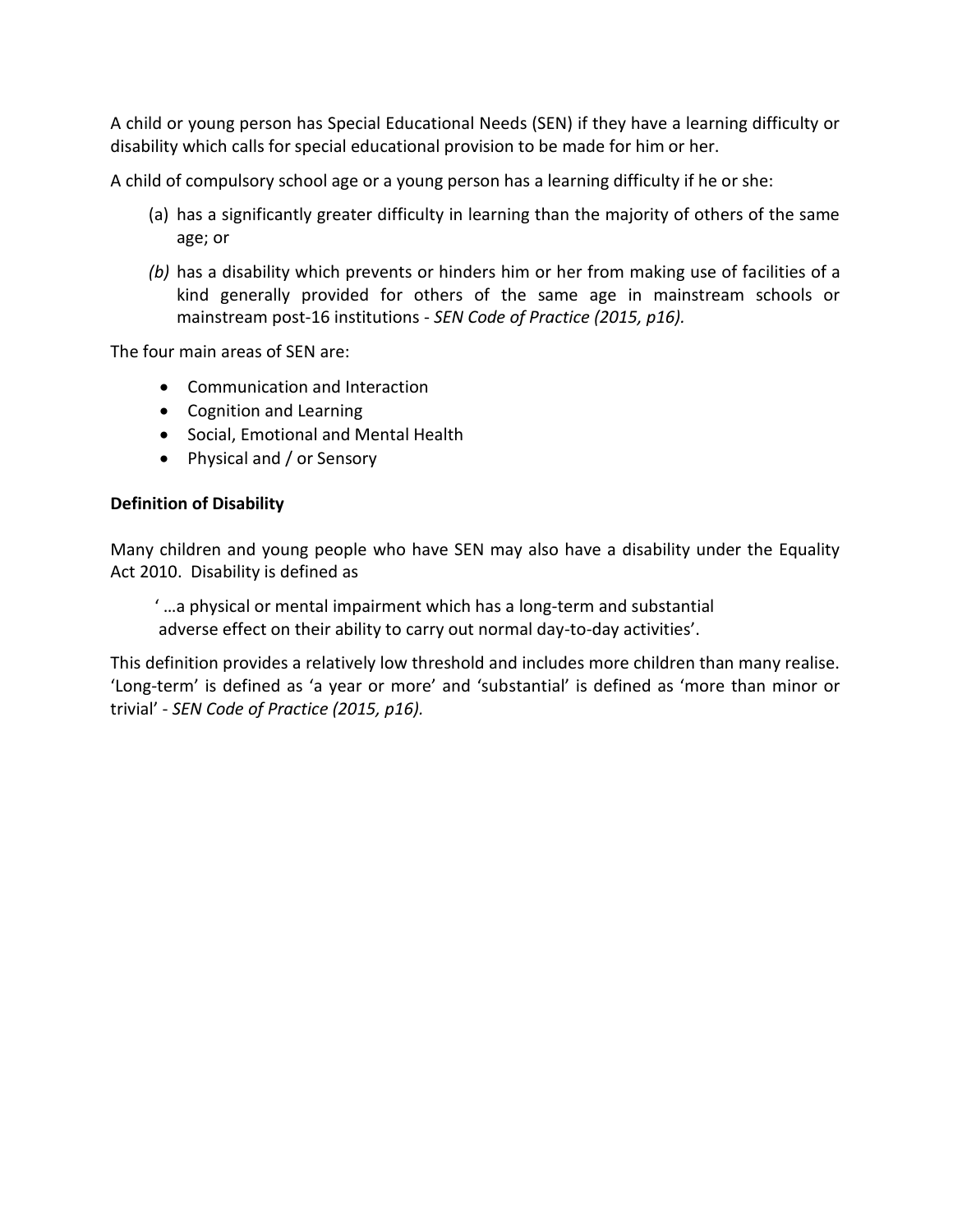#### **The Local Offer**

The Children and Families Act introduced in September 2014 requires Local Authorities to publish and keep under review all of the services available to children and young people with Special Educational Needs. This is called The Local Offer.

The Kent Local Offer (SEND Information Hub) provides parents and carers with information about how to access services in their area and what they can expect from those services. It lets them know how academies, schools and colleges will support them and what they can expect across the local setting.

Academies, schools and colleges are expected to publish an SEND Information Report to help parents, carers, children and young people understand how their needs will be met and how they will be supported.

#### **What kinds of special educational need does Goldwyn provide for?**

Goldwyn is a designated specialist provision for students with Special Educational Needs in the area of Social, Emotional and Mental Health. There are four separate centres that offer a variety of inclusive pathways:

• Goldwyn Ashford Secondary Special School

 $\bullet$  Goldwyn 6<sup>th</sup> Form

- 
- 

- Goldwyn Folkestone Secondary Special School/Nurture Provision • Goldwyn Plus **Secondary Alternative Provision** 16-18 Special School
- A high number of the students attending Goldwyn have a diagnosis of Autistic Spectrum Condition, including Asperger's Syndrome, Attention Deficit Hyperactivity Disorder, Conduct Disorder and/or Oppositional Defiant Disorder. In addition, many students have other types of need, including but not limited to:
	- Speech and Language Needs.
	- Specific Learning Difficulties, such as Dyslexia, Dyscalculia or Dyspraxia.
	- Attachment Difficulties.
	- Anxiety.
	- Post-Traumatic Stress Disorder.

All students at Goldwyn School have an Education, Health and Care Plan (EHCP).

Admission to Goldwyn is the responsibility of the Local Authority through consultation with the Principal and Heads of Centre. The Local Authority refers students whose EHCP identifies needs that meet the centre's admission criteria.

Most students will join Goldwyn Ashford or Goldwyn Folkestone at the beginning of Year 7. However, it is possible that students may join at other times in the school year, as long as their year group is not full and their needs would not stop the effective education of the other students in their year group.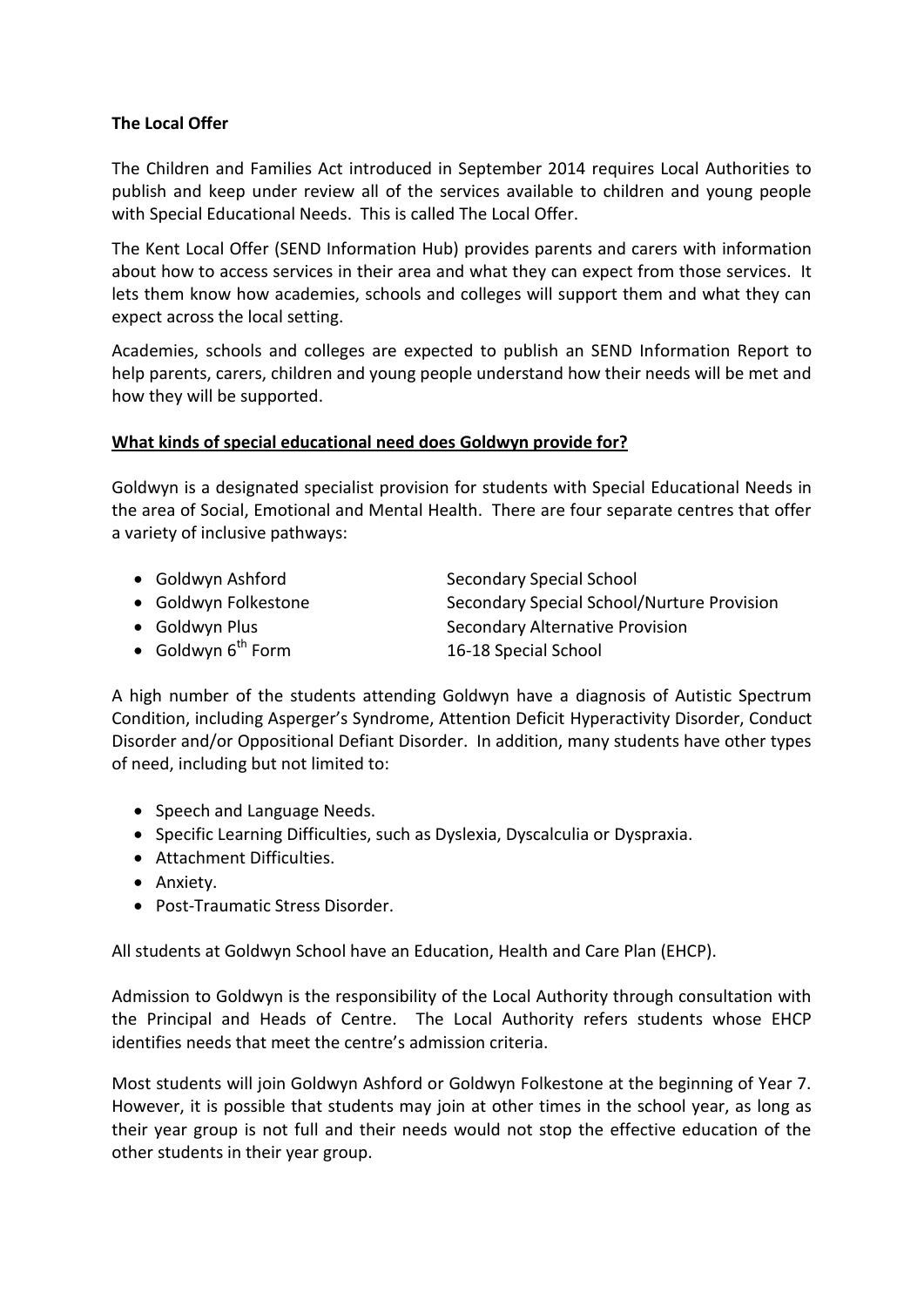Students can join Goldwyn Plus at any point in the secondary phase of their education as long as there is a place available and their needs meet the admissions criteria.

Most students will join Goldwyn  $6<sup>th</sup>$  Form at the beginning of Year 12. However, it is possible that students may join at other times in the school year, as long as their year group is not full, their needs would not stop the effective education of the other students in their year group and they have an interest in the course(s) available.

#### **How are special educational needs identified and assessed at Goldwyn?**

Before most students join Goldwyn, their special educational needs have usually been identified and recorded in their EHCP and/or in SEN Support records at their previous placement.

However, it is also possible that a student has, or may develop, special educational needs that have not been identified before. When necessary, Goldwyn will use observations and/or further assessment to find out more about a student's individual learning needs so that the correct kind of support can be provided.

Goldwyn uses a range of ways to identify and assess SEN, including

- assessment of reading, spelling and language skills.
- student observations during teaching and learning.
- observational checklists.
- strengths and difficulties questionnaires.
- informal discussion with students and parents or carers.
- monitoring of academic / vocational progress.
- monitoring of other progress data, including social and emotional development.

At Goldwyn, we are experienced in using the following assessment tools:

- WRAT4 (Reading and Spelling).
- BKSB (English and Maths).
- WRIT (General Ability).
- DASH (Speed of Handwriting).
- Boxall Profiles (Social and Emotional Development).
- PASS (Positive Attitude to Self and School Social and Emotional Development).
- Strengths and Difficulties Questionnaires (Social and Emotional Development).

In addition, Goldwyn has a Specialist Teaching and Learning Service which can explore specific learning difficulties such as Dyslexia and Dyscalculia.

Goldwyn can also refer students to access Speech and Language Therapy Services, Educational Psychology Services, Child and Adolescent Mental Health Services, Occupational Therapy Services or other external agencies for further, specialist assessment.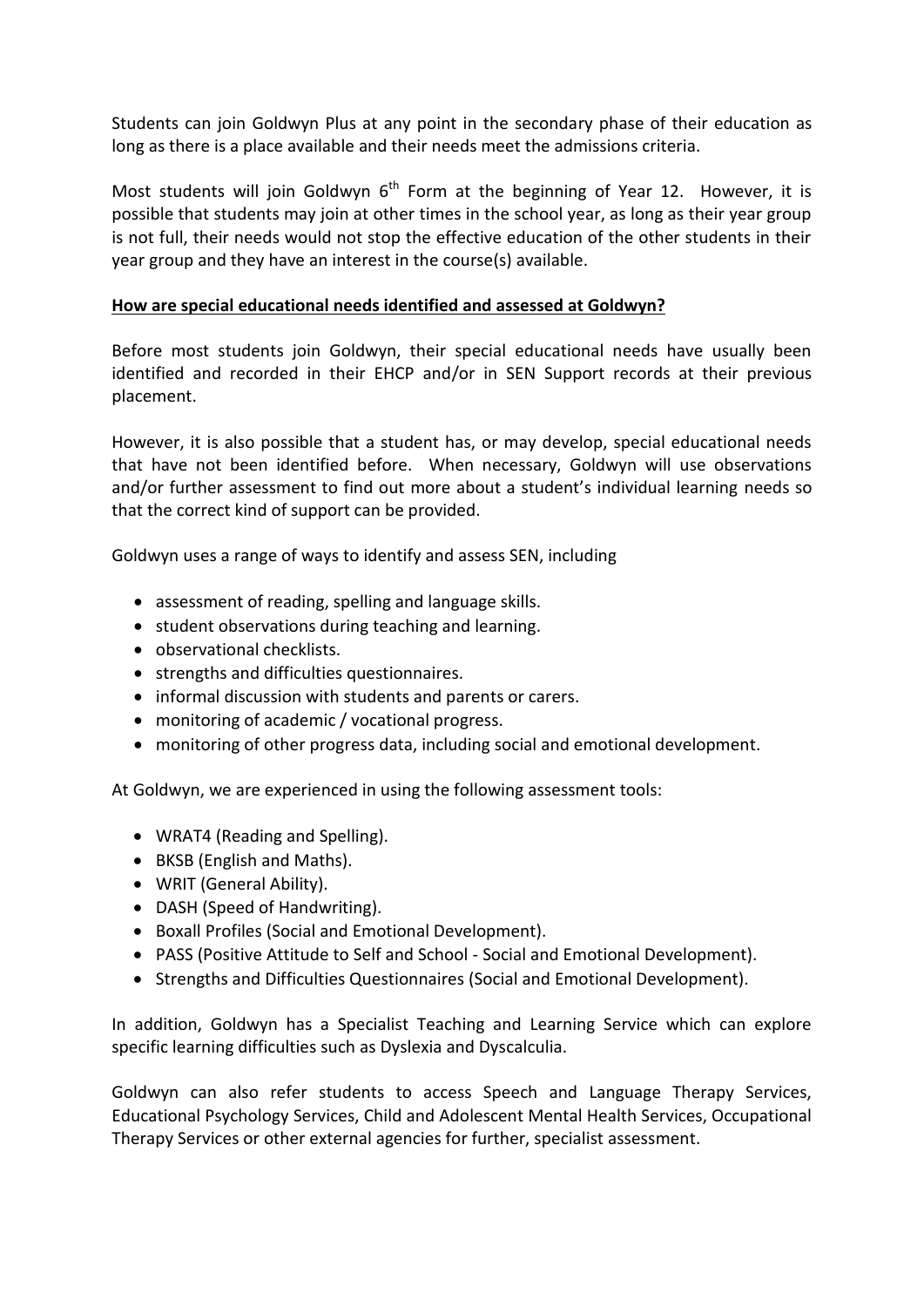The purpose of any assessment is to better understand a student's needs and the different approaches or support that may help the student to make better progress. This information will be shared with the student and their parents or carers. It will also be added to the student's Provision plan, as part of their EHCP.

Goldwyn ensures that all teachers and support staff who work with the individual student are aware of the strategies and teaching approaches best suited to meeting the student's needs through Student Profiles.

# **Information about the school's policies for making provision for students with special educational needs whether or not they have EHC Plans.**

#### **a) how does the school evaluate the effectiveness of its provision?**

Goldwyn uses a holistic approach to evaluate the effectiveness of its provision. We gather information about all aspects of progress and development from the student, the parents or carers, the teaching and support staff and any other professionals involved. This may include:

- assessment and tracking data from teaching staff.
- additional assessment data, such as reading or spelling ages.
- achievement of external qualifications.
- observations of teaching and learning.
- observations of additional learning support.
- attendance data, both daily and / or sessional.
- monitoring of engagement in learning.
- monitoring of achievements and commendations.
- monitoring of social and emotional development.
- monitoring of behaviour incidents.
- informal discussion with students.
- mentoring sessions with students.
- informal discussion with parents or carers.
- parent or carer and student questionnaires.

The data is monitored and individual progress and development is regularly reviewed so that we can check how well each student's needs are being met.

Every student will have an annual review of their needs and provision to check that it is right for them and that they are making progress towards the agreed outcomes. The collation of all annual review evaluations are reported to the governing body.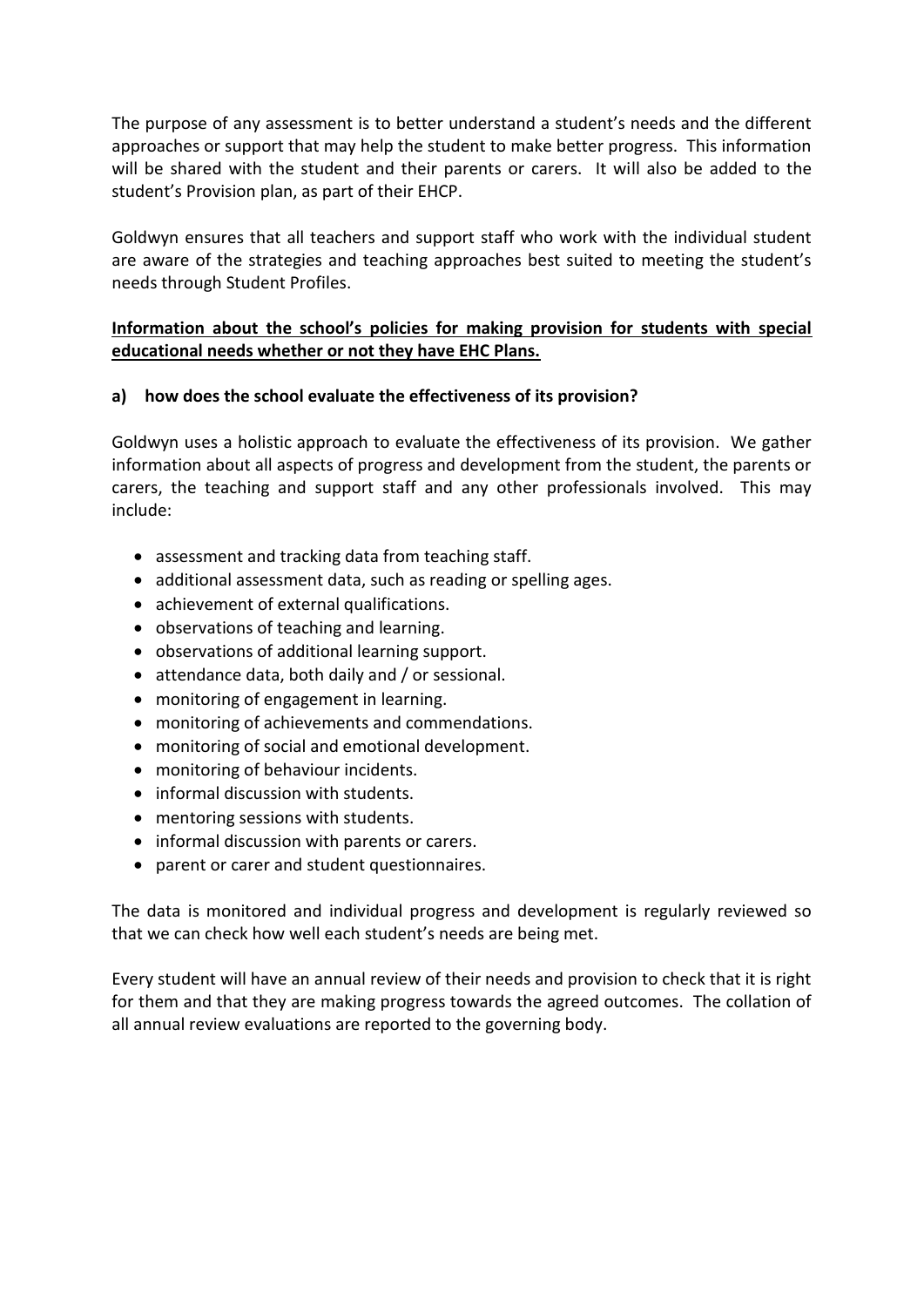# **b) what are the school's arrangements for assessing and reviewing the progress of students with special educational needs?**

Goldwyn tracks the academic progress of all students termly. Other progress data is reviewed up to three times per year, although this may be more frequent if there are particular concerns about a student's well-being or engagement in learning.

Students progress towards achieving their EHCP outcomes are reported to Governors three times a year. Provision planning and targets are discussed with the student and their parents or carers three times a year, in line with the Code of Practice.

'Pupil Asset' is used to track progress against the National Curriculum framework and inform teacher assessment of the working level for each student. Formal assessments, such as end of unit tests, are used to determine student attainment at key points throughout the year.

Externally accredited and vocational courses are assessed against the criteria published by the awarding body.

Social and emotional development is monitored using the Boxall Profile, Strengths and Difficulties Questionnaires and/or SEAL (Social and Emotional Aspects of Learning).

If these assessments or records do not show adequate progress is being made, the student's provision will be adjusted through discussion with them and their parents or carers.

The SEN Code of Practice (2015, 6.17) describes inadequate progress as

- that which is significantly slower than that of their peers starting from the same baseline.
- that which fails to match or better the child's previous rate of progress.
- that which fails to close the attainment gap between rates of progress.
- that which widens the attainment gap.

In most cases, this will mean a change to the strategies or approaches to teaching and learning used with the student. In some cases, it may mean a change to any additional support that the student receives or to the course(s) that the student is studying.

#### **c) what is the school's approach to teaching students with special educational needs?**

Students at Goldwyn are taught in small groups or individually by staff experienced and trained in working with Social, Emotional and Mental Health needs and associated, complex SEND. The curriculum is delivered by subject specialists who make sure that teaching and learning uses lots of different approaches to meet individual students' needs. The work set is differentiated to challenge students whilst allowing them to achieve at a rate that is right for them.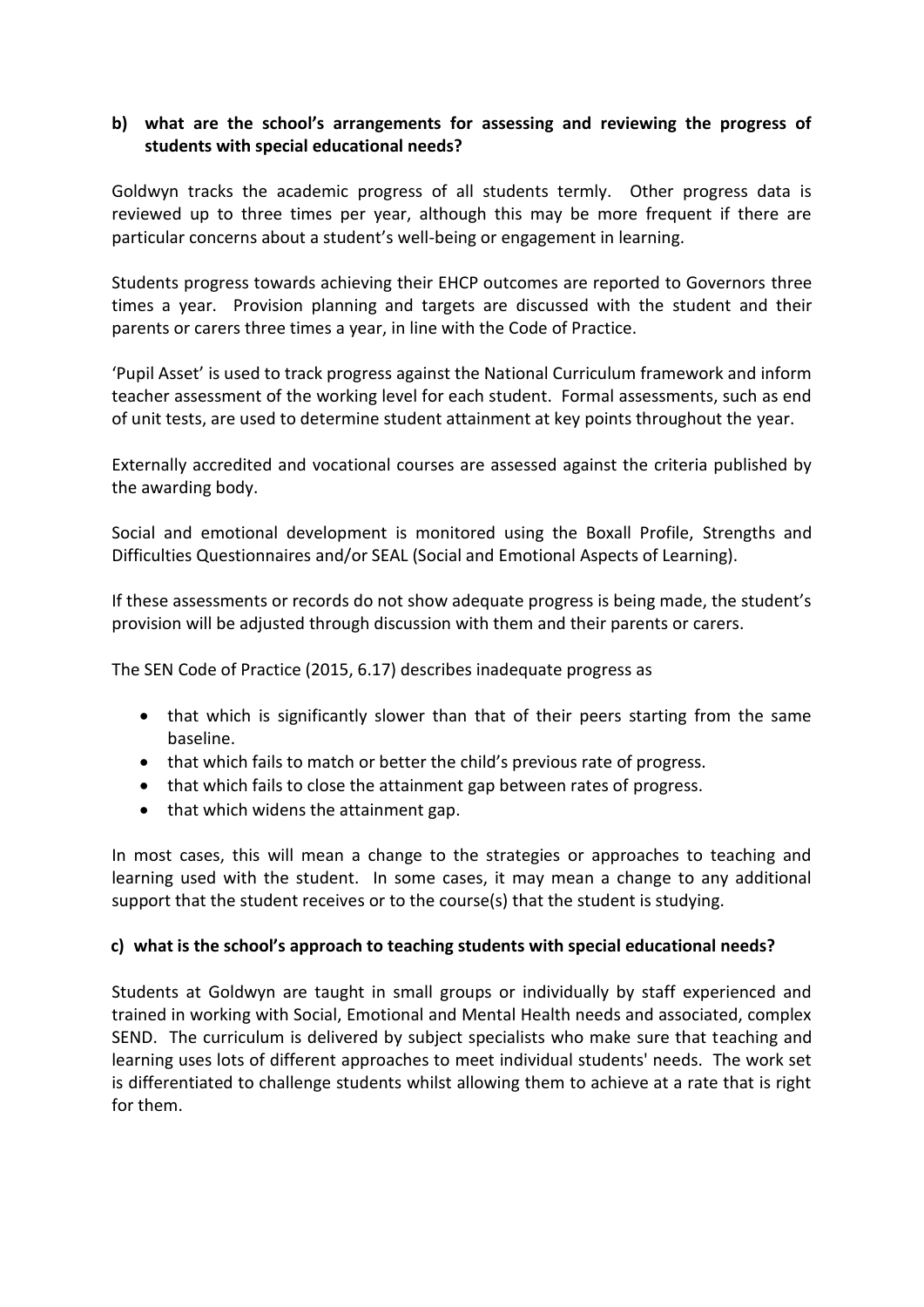We firmly believe that

'High quality teaching, differentiated for individual pupils, is the first step in responding to pupils who have or may have SEN. Additional intervention and support cannot compensate for a lack of good quality teaching.'

*SEN Code of Practice (2015, 6.37)*

The quality of teaching at Goldwyn is judged to be good or outstanding.

We regularly and carefully review the quality of teaching and, where necessary, takes measures to improve teachers' understanding of how to identify and support vulnerable students.

We are committed to the continuing professional development of all staff and there are regular opportunities to access a wide range of specialist training in order to develop expertise in meeting the increasingly complex needs of our students.

Goldwyn contributed to the development of the Mainstream Core Standards by Kent County Council and, where appropriate, we use these to ensure that our teaching conforms to best practice.

Goldwyn ensures that all teachers and support staff who work with the individual students are aware of the strategies and teaching approaches best suited to meeting the student's needs through Student Profiles.

#### **d) how does the school adapt the curriculum and learning environment for students with special educational needs?**

Goldwyn regularly reviews and adapts the curriculum and learning environment to meet the needs of our students. We value the contribution of ICT to supporting students with complex learning needs and our students have access to a state of the art, high speed network with individual work stations. We also value the importance of work-related learning in engaging hard to reach young people and have recently developed our vocational offer through a re-designation and the development of Goldwyn  $6<sup>th</sup>$  Form.

Goldwyn adopts the three main principles of the National Curriculum Inclusion Statement and strives to meet the needs of individual students by:-

- setting suitable learning challenges.
- responding to students' diverse needs.
- overcoming potential barriers to learning and assessment.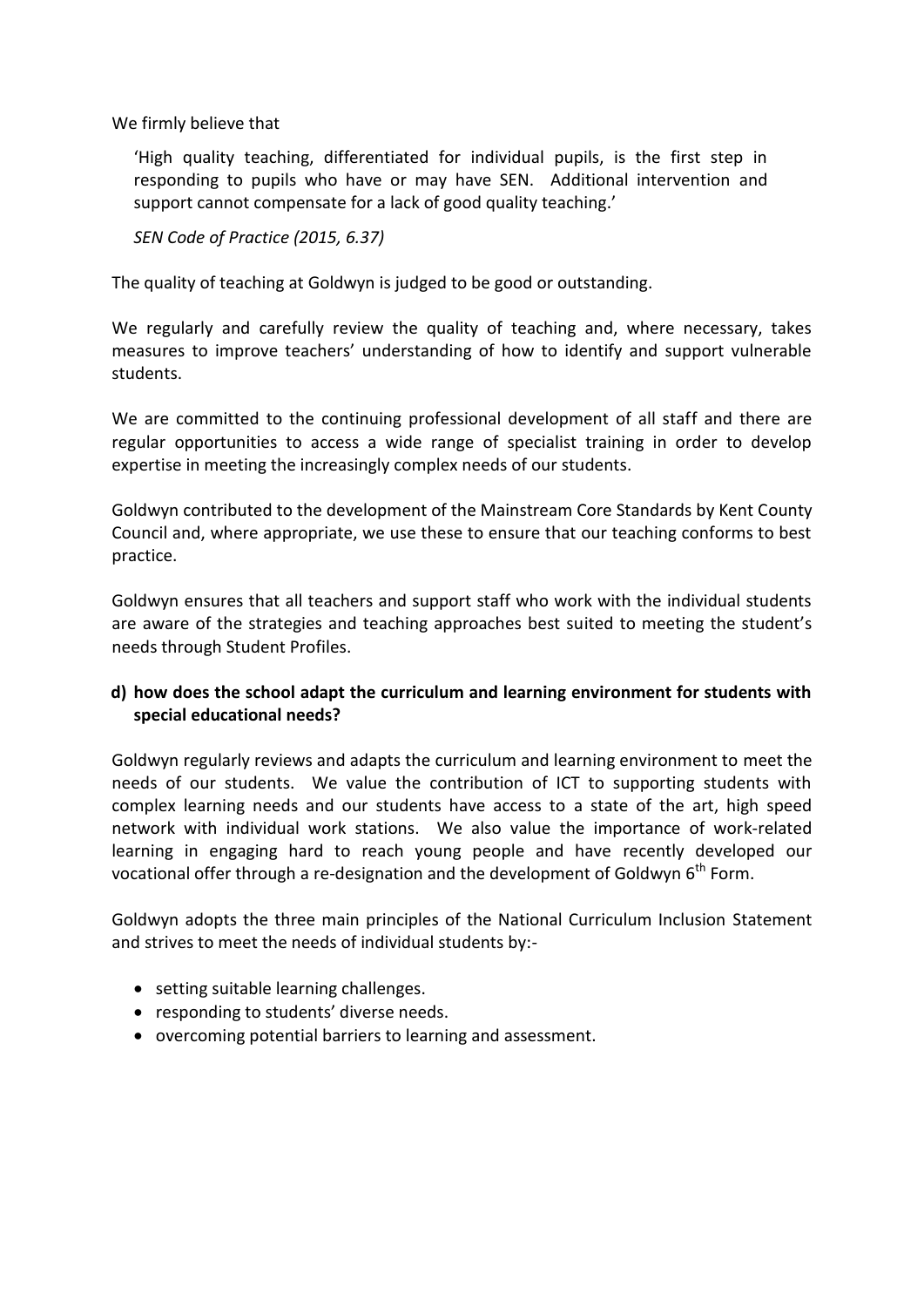When planning the content of the curriculum, teaching and learning staff ensure that

- students are at the centre of the learning.
- students are clear about what they are doing and why.
- activities are matched to age and ability and are taken at an appropriate pace.
- activities are varied and planned to develop a range of skills.
- students have the opportunity to work in a variety of groupings, according to the nature of the task.
- assessment is continuous but manageable and is used to plan the next step in each student's learning.

Teaching approaches recommended by other professionals, such as those included in students' Education, Health and Care Plans, are used to inform individual learning support strategies.

We have worked with our partner agencies, Speech and Language Therapy Services and Occupational Therapy Services, to ensure our environment and classroom strategies are communication friendly and take account of sensory needs.

Accredited courses, including GCSEs and vocational qualifications, are carefully considered based on their content and how they are assessed so that they can be matched to the learning needs, personal interests and aspirations of each student.

Sometimes, a student may need access to a personalised learning programme, tailored to meet their individual needs and different to that of their peers. This may involve access to learning or personal development opportunities, including but not limited to vocational studies, Music, Challenger Troop, Duke of Edinburgh, Sports Awards, therapeutic learning or 1:1 / off site tuition. It may also mean a change to their educational pathway or access to an alternative provision.

#### **e) what additional support for learning is available to students with special educational needs?**

Goldwyn strives to deliver high quality teaching to meet the needs of *all* students.

However, sometimes students will not make expected progress despite high quality teaching targeted at their specific area(s) of difficulty and may need additional support. This may include support from Specialist Teachers or Teaching Assistants, within the classroom, in small groups or 1:1, focused on

- reading and spelling skills, including phonics.
- reading for meaning.
- handwriting or keyboarding skills.
- maths skills.
- speech and language skills.
- social communication skills.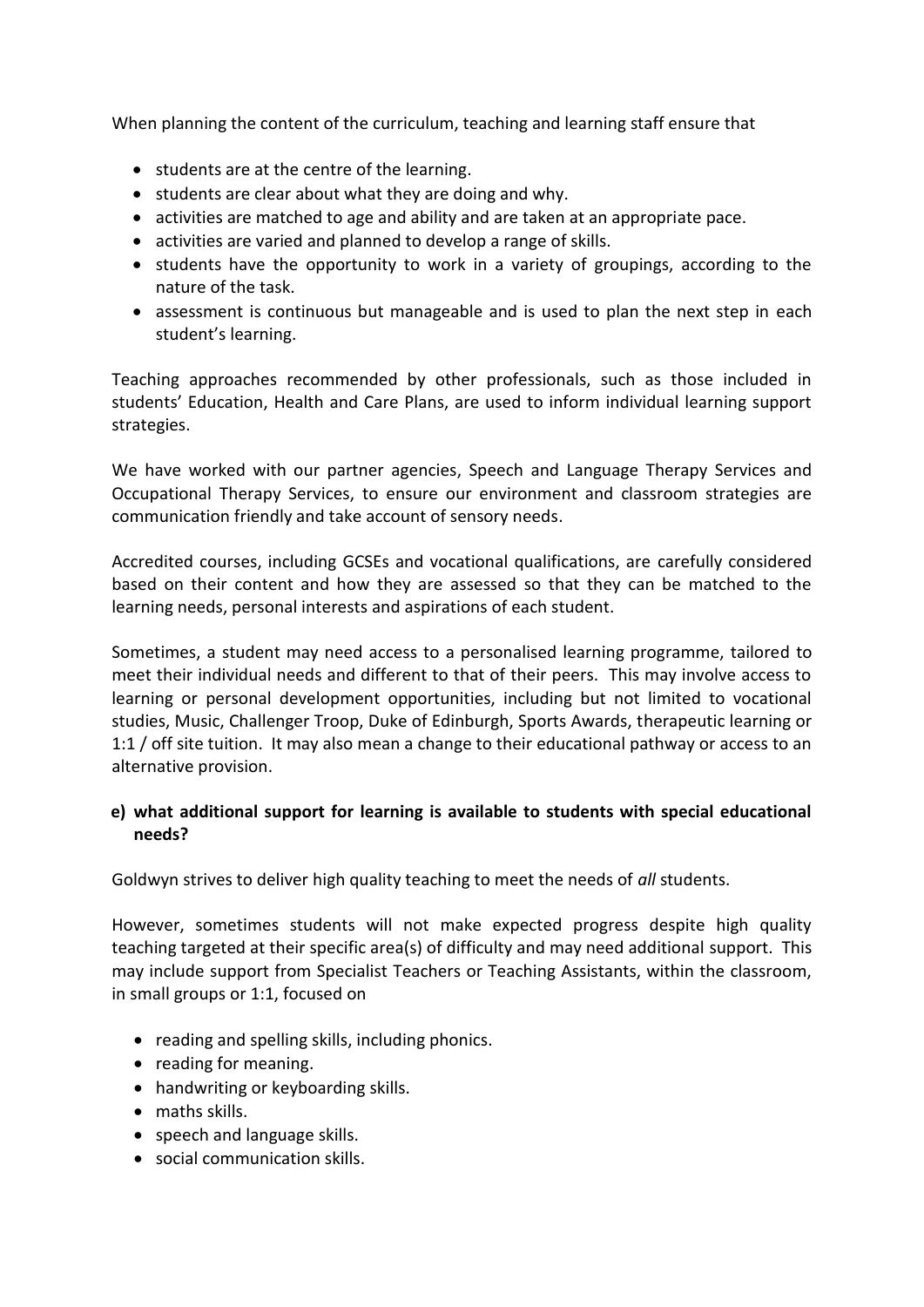Occasionally, a student may need more expert support from an outside agency such as Speech and Language Therapy Services, Occupational Therapy Services or CAMHS. In this situation, parents or carers will be contacted so that a referral can be completed and forwarded to the appropriate agency. After a series of observations and / or assessments, a programme of support may be facilitated by specialists and / or provided to Goldwyn and advice and guidance provided to parents or carers.

In Key Stage 4 and / or Key Stage 5, students may need extra support during exams - these are called Access Arrangements. Evidence of these needs will usually already be detailed in the student's EHCP and / or Provision Plans as the student's normal way of working. However, in some instances, there may be a need for specialist assessment.

Sometimes, a student will have such complex needs that they will find it extremely difficult to cope, even with the small setting and high level of adult support available in specialist provision. Goldwyn may need to request additional funding for 1:1 learning support or consider a change to their educational pathway.

#### **f) how does the school enable students with special educational needs to engage in activities of the school (including physical activities) together with children who do not have special educational needs?**

Goldwyn views enrichment activities, student-led learning and educational visits as an important part of the curriculum. Such activities are regularly used as rewards, to improve social skills or to develop subject knowledge.

Additionally, students have the opportunity to integrate with mainstream students when attending alternative provisions, Duke of Edinburgh, Challenger Troop, Goldwyn 6<sup>th</sup> Form or Goldwyn Plus.

All Goldwyn students have SEND and, as such, we actively seek to ensure that everybody is able to engage in extra-curricular activities. In some cases, an individual risk assessment may mean that Goldwyn allocates additional adult support, alternative travel arrangements or other, specific resources in order to maximise the engagement in and impact of the activity for all students involved.

On rare occasions, an individual risk assessment may mean that a student cannot access an activity on Health and Safety Grounds. In this situation, targets will be identified with the student and parents or carers so that they are able to work towards accessing similar activities in the future.

Some students make exceptional progress at Goldwyn. In such cases, the possibility of reintegration into mainstream provision is explored through the annual review of their EHCP. Where appropriate, inclusion programmes are carefully planned and regularly reviewed to facilitate reintegration at a pace that is right for the individual student.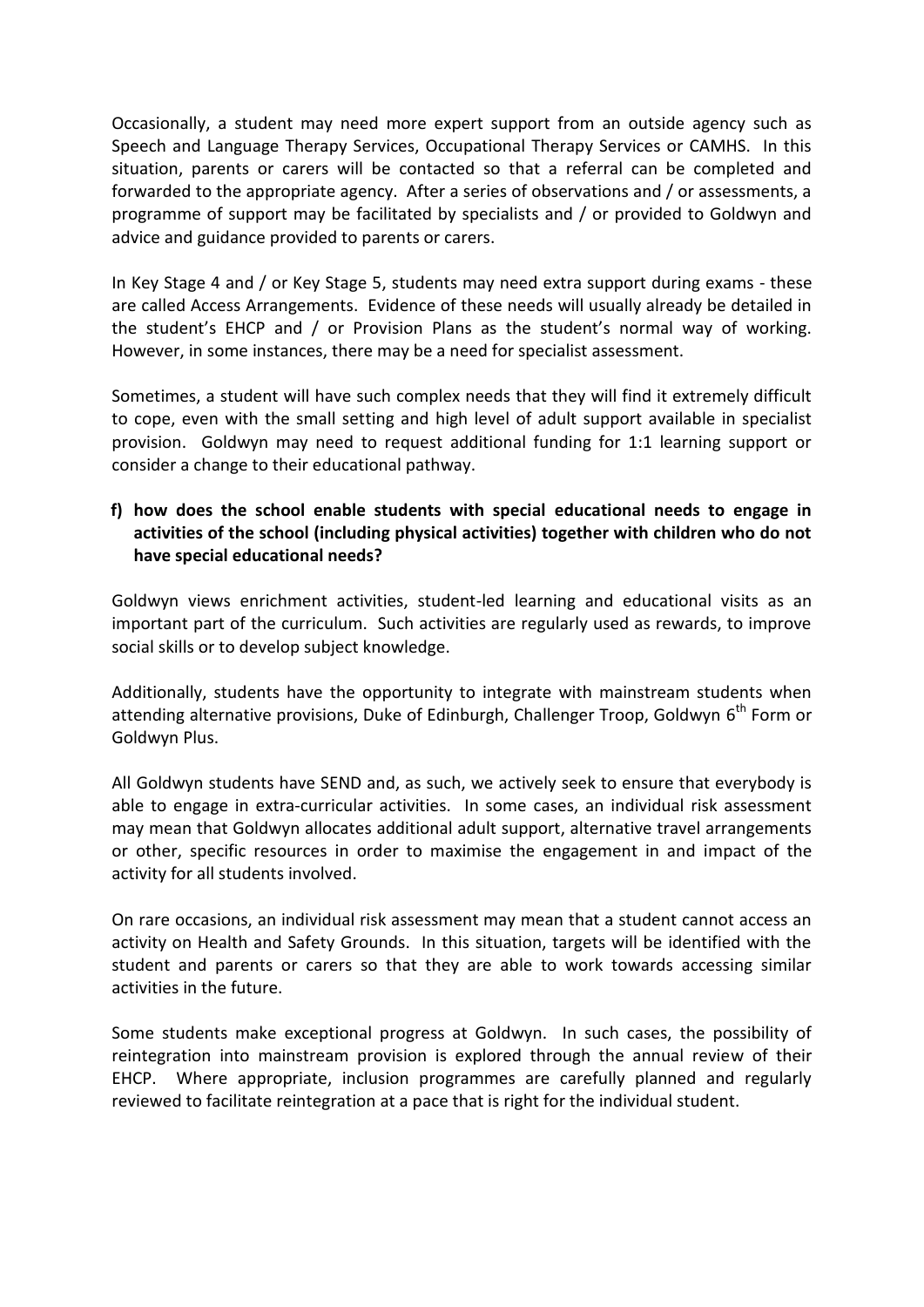# **g) what support is available for improving the emotional and social development of students with special educational needs?**

Goldwyn believes that an important part of education is to enable *all* students to develop emotional resilience and social skills. Emotional literacy and opportunities to develop strategies for managing emotions are built into the curriculum, through direct teaching and indirectly in every interaction students have throughout the day.

Student well-being is the responsibility of all staff at Goldwyn. However, each student has an identified Key Worker, Learning Mentor, Pastoral Manager and / or Lead Tutor who they have a regular contact with and daily opportunities to talk about how things are going.

Goldwyn monitors the social and emotional development of students using the Boxall Profile, Strengths and Difficulties Questionnaire and/or SEAL (Social and Emotional Aspects of Learning). The school may also use Zones of Regulation and The Incredible 5 Point Scale to help students identify and regulate emotions.

The social and emotional development of Goldwyn students is supported through:

- an allocated group to promote a sense belonging.
- whole centre and organisation events to promote a sense of community.
- regular opportunities to celebrate individual and group achievements.
- informal discussions with staff.
- mentoring sessions with Key Worker/Learning Mentor/Pastoral Manager/Lead Tutor.
- supported and monitored opportunities for social interaction.
- time out facilities and opportunities for reflection.
- a clear system of reward and consequence with opportunities for reparation.
- an in-depth, student centred programme of PSHE.
- focused work on developing independence, including careers advice and life skills.

Sometimes, a student may need additional support to improve their social and emotional development. This may include:

- speech and language skills sessions.
- social communication skills sessions.
- Lego Therapy sessions.
- meet and greet on arrival.
- alternative curriculum opportunities.
- additional mentoring.
- counselling.
- therapeutic intervention.

Occasionally, a student may need additional support from an outside agency such as Speech and Language Therapy Services, School Health Services, CAMHS, Early Help or Social Services. In this situation, parents or carers will be contacted so that a referral can be completed and forwarded to the appropriate agency. After a series of observations and / or assessments, a programme of support is usually agreed for the student.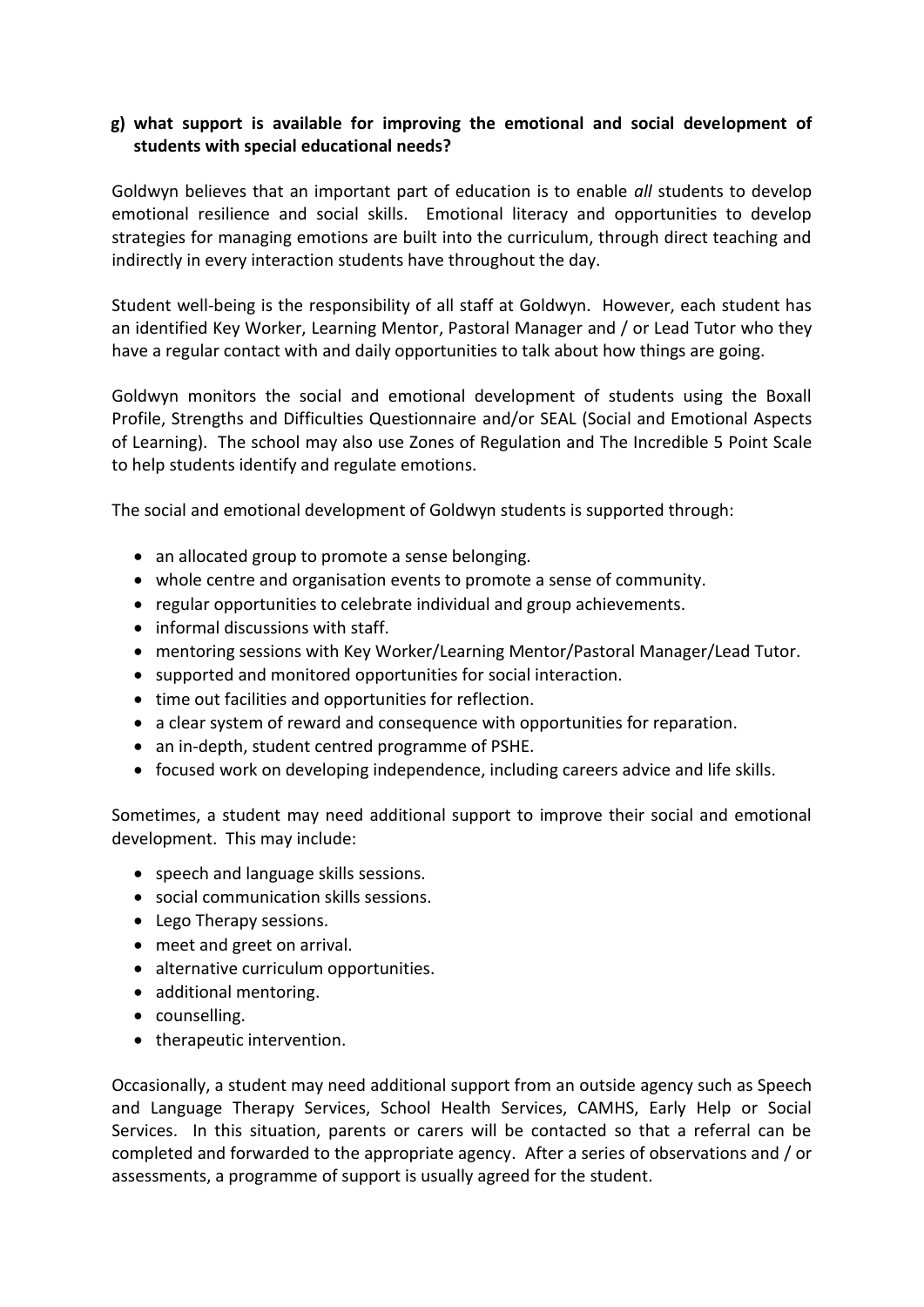Goldwyn has regular contact with other professionals involved with students, including medical professionals, Early Help Workers, Social Workers and Youth Offending Team Officers. When appropriate, Goldwyn will contribute to and / or attend multi-agency meetings regarding the welfare of students.

Sometimes, a student will have such complex needs that they will find it extremely difficult to cope, even with the small setting and high level of adult support available in specialist provision, and Goldwyn may need to request additional funding for 1:1 social and emotional support or consider a change to their educational pathway.

# **The name and contact details of the Special Educational Needs Co-ordinator**

The Special Education Needs Team at Goldwyn are:

 Kerry Greene, Vice Principal, who is a qualified teacher and has been a SENCo continuously since before 1 September 2009.

Goldwyn Ashford:

Louise Ashman - AEN Manager.

Goldwyn Folkestone:

- Sarah Miller, Head of Centre, who is a qualified teacher and has been a SENCo continuously since before 1 September 2009.
- Heather Bruce AEN Support.

Goldwyn Plus:

- Amanda Spurrell, who is a qualified Teacher and has been accredited by the National Award for SEN Co-ordination.
- Jon Bumpus Deputy Head of Centre (Pastoral)

Goldwyn  $6<sup>th</sup>$  Form:

 Jo Chessum, who is a qualified teacher, accredited by the National Award for SEN Coordination, and who also holds a Level 7 Certificate of Psychometric Testing, Assessment & Access Arrangements.

Contact can be made with SEND staff through the Goldwyn Ashford Main Office on 01233 622958.

#### **Information about the expertise and training of staff in relation to children and young people with special educational needs and how specialist expertise will be secured**

Goldwyn's Specialist Teaching and Learning Service provide support and expertise to mainstream schools in all areas of SEND.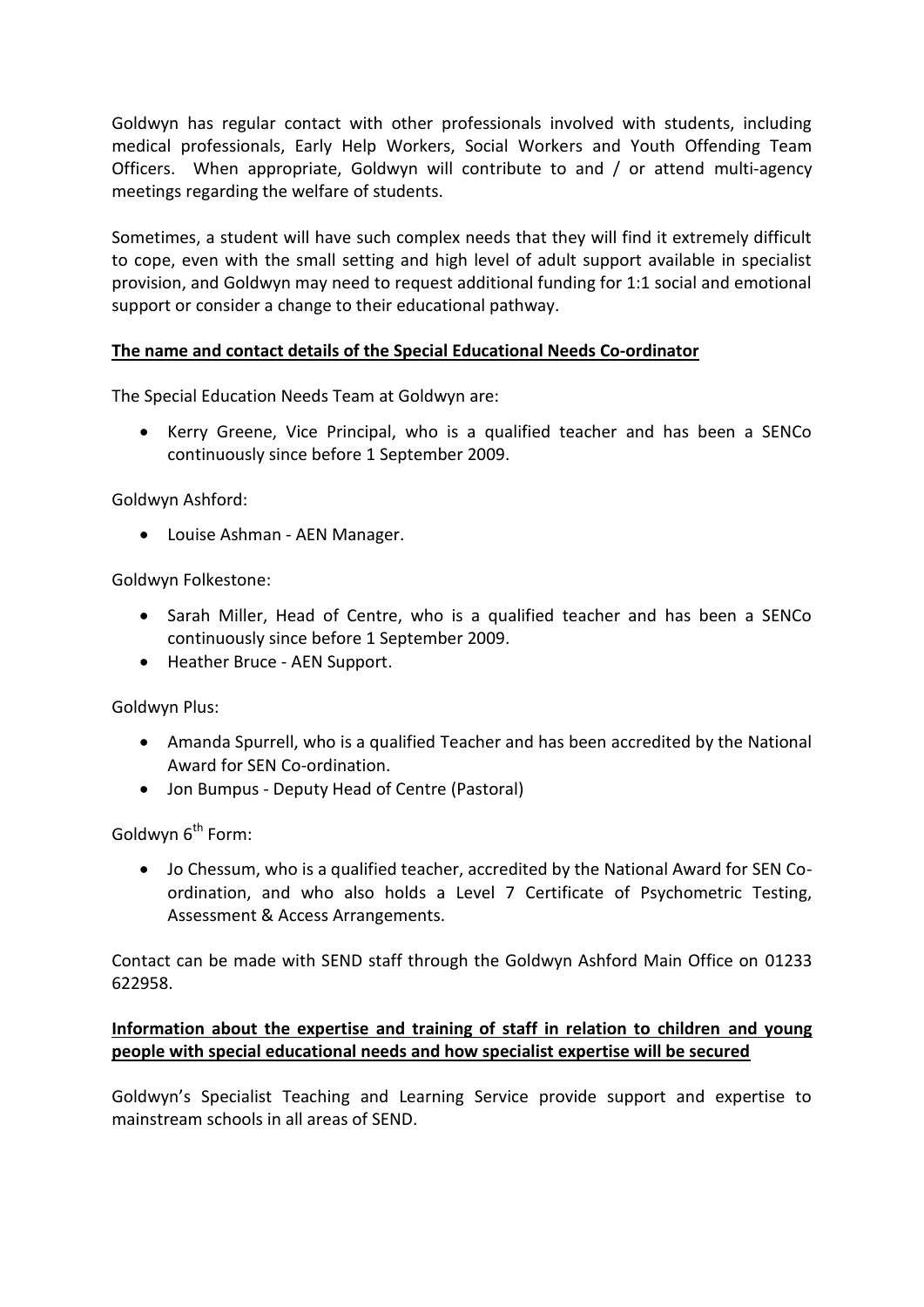All Goldwyn teachers and teaching assistants have had the following awareness training :-

- Attachment & Trauma Training
- Support for Learners with ASD
- Emotional Coaching and De-escalation Strategies
- Child Protection
- Prevent Strategy
- HeadStart
- Mental Health First Aid Lite

In addition a number of staff have received the following enhanced and specialist training :-

- MA in Learning and Teaching
- MA in Childhood Autism
- Certificate in Psychometric Testing and Access Arrangements (CPT3A)
- Designated Safeguarding Lead
- Intensive Mindfulness
- Art Therapy
- Counselling
- Emotional Literacy Support Assistant (ELSA)
- Youth Mental Health First Aider
- Read, Write, Inc.
- Social Use of Language
- Lego Therapy

Where a training need is identified beyond this, we will find a provider who is able to deliver it. Training providers we regularly approach are REAL Training, Educational Psychology Services, Speech and Language Therapy Services, Dyslexia Specialists, HeadStart, Clinical Psychologists, National Bodies such as SEBDA, National Autistic Society and Nurture UK.

Additionally, Goldwyn prides itself on being able to provide and access training opportunities on a national level so that staff have the most up to date awareness covering a wide range of SEND.

#### **Information about how equipment and facilities to support children and young people with special educational needs will be secured**

Where external advisors recommend the use of equipment or facilities which the school does not have, we will purchase it or seek it by loan.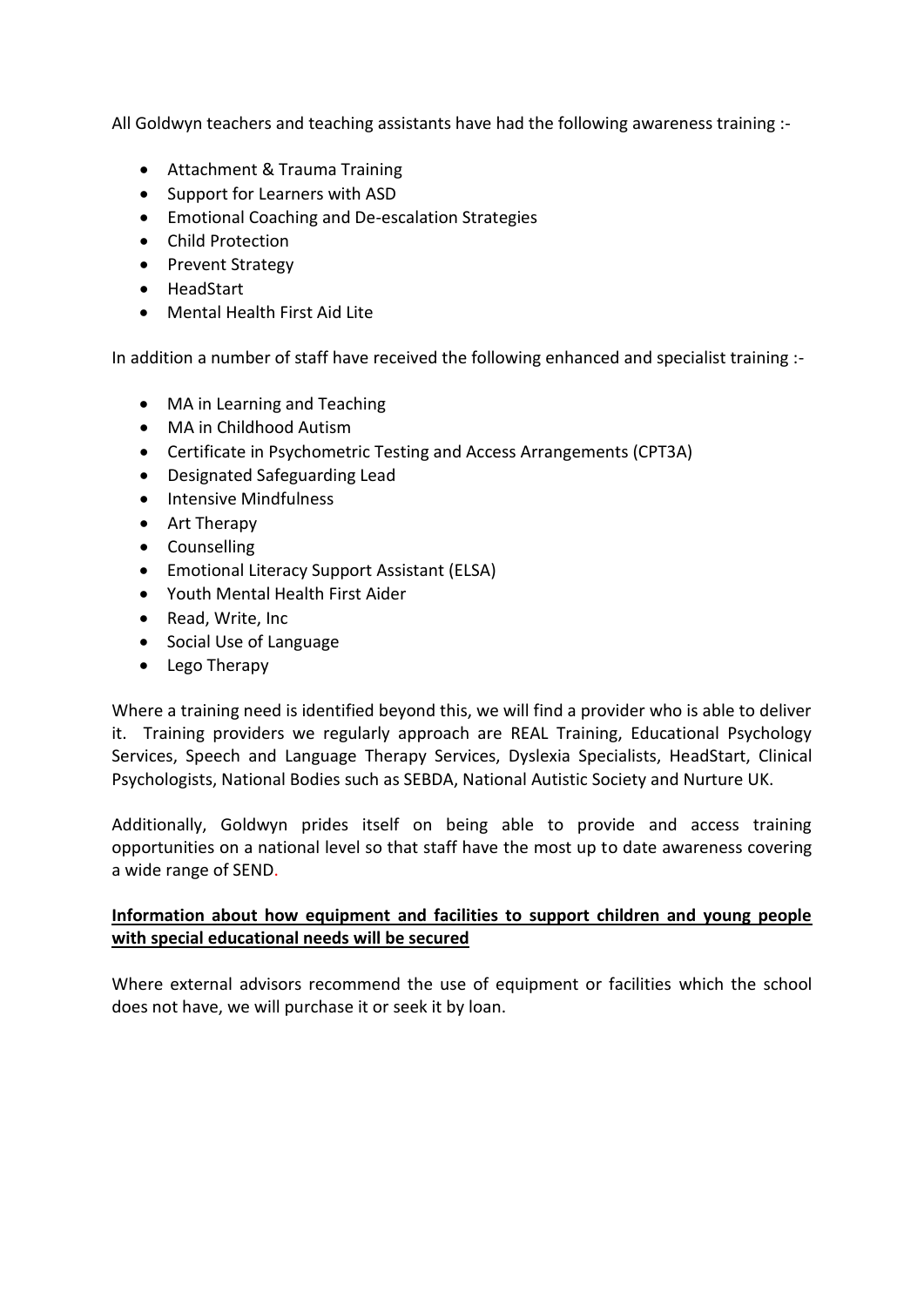# **The arrangements for consulting parents of children with special educational needs about, and involving them in, their education**

Goldwyn is committed to working in partnership with parents and carers and believes that their involvement is fundamental to students achieving their potential. As such, we strive to develop an open and mutually supportive relationship with parents and carers.

Goldwyn regularly contacts parents and carers, either by telephone, email or letter, to celebrate achievements or if there are issues or concerns. Parents and carers are similarly encouraged to contact Goldwyn and are welcome to arrange to visit and meet with staff at any time throughout the year, to share information or discuss how things are going.

Goldwyn invites parents, carers and students to attend a progress review day once a year. This provides an opportunity to look at work and discuss progress, together with teaching and pastoral staff. Reports are sent home three times a year to keep parents or carers informed of students' progress.

If there are concerns about a student's progress or engagement in learning at any point in the year, Goldwyn will contact their parents or carers and may invite them in for a meeting. This will sometimes result in a change to the strategies used to support the student or the agreed use of internal or external assessments to help further understand the student's needs.

Goldwyn values the opportunity to be involved with multi-agency working and actively supports the link between parents or carers and other agencies that may be involved with students. When appropriate, Goldwyn will contribute to and / or attend meetings with agencies such as CAMHS or Social Services and encourage parents or carers to attend too.

Parents and carers are invited to contribute to and attend an annual review of the student's EHCP which, wherever possible, will include any other agencies involved with the student. Further evaluation of progress and support throughout the year will be informed by the views of the student and their parents or carers at least three times a year.

Goldwyn publishes a newsletter three times a year to let parents and carers know about school events and activities as well as what has been going on in daily life at Goldwyn. Parents and carers are also invited to achievement assemblies, presentations, end of term concerts, charity events and other events throughout the year.

Parents and carers of students at Goldwyn are asked to complete a survey throughout the year. There are parent and / or carer representatives on the Goldwyn governing body. The Learning and Inclusion Committee of the governing body is responsible for reviewing the policy for special educational needs and reporting to parents annually.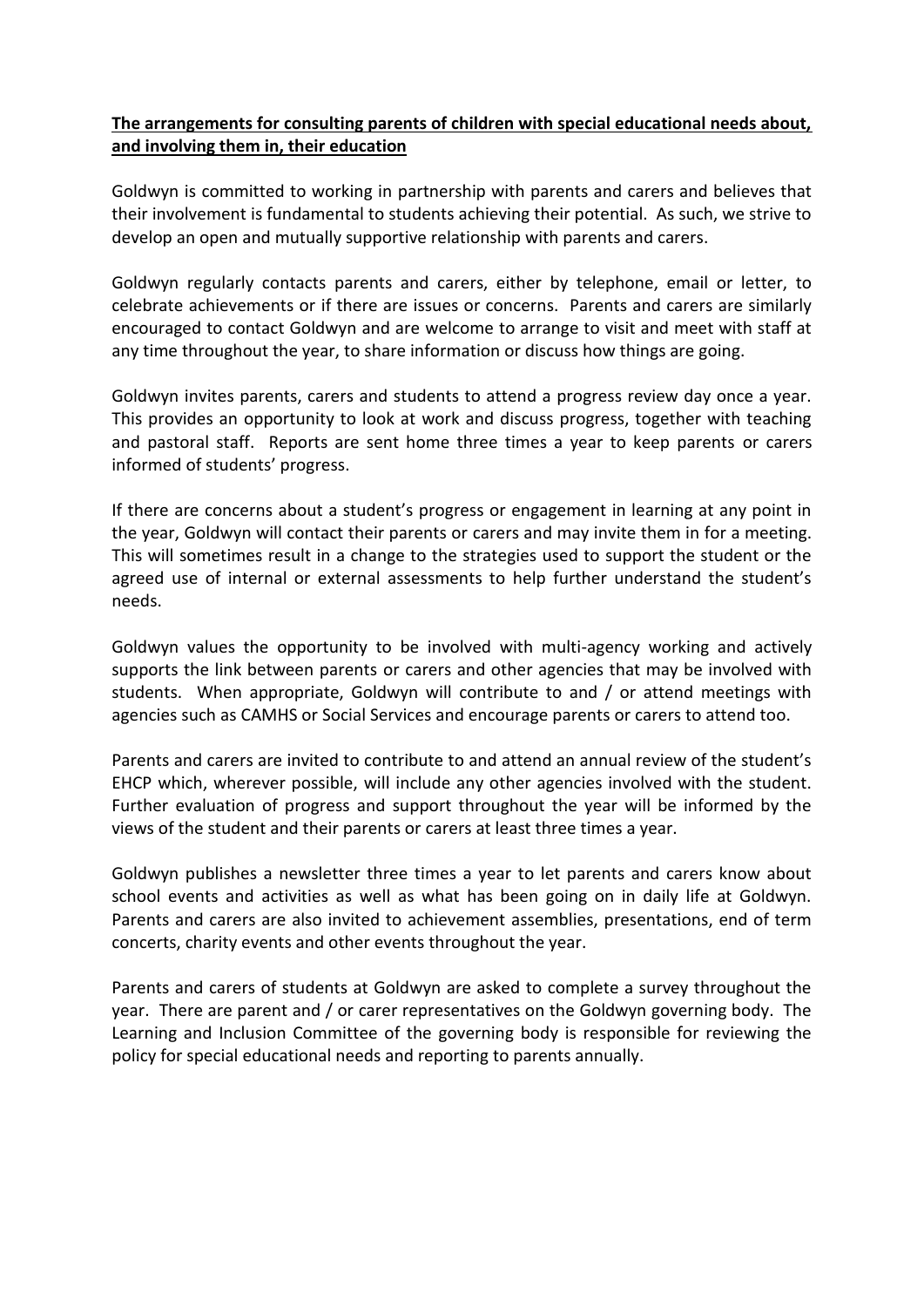# **The arrangements for consulting young people with special educational needs about, and involving them in, their education**

Goldwyn values each student as an individual with the right to be involved in discussing and making decisions about their education.

However, Goldwyn also recognise that there can be times when it is in a student's best interests for adults to discuss and make decisions for them, such as when they are at risk of harm or when difficult decisions about their education have to be made.

Goldwyn provides students with opportunities to learn how to express their views and opinions with confidence throughout the curriculum including, but not limited to, the PSHE programme of study.

Students have frequent opportunities to discuss any issues with Key Workers, Learning Mentors, Pastoral Managers, Lead Tutors, Subject Teachers or Teaching Assistants. Formal mentoring meetings are also held throughout the year to discuss progress, targets and strategies.

Goldwyn invites students, along with their parents or carers, to attend a progress review day once a year. This provides an opportunity to look at work and discuss progress, together with teaching and pastoral staff.

Students are asked to contribute their views to the Annual Review of their EHCP by completing a Section A form, with support as necessary. They are encouraged to attend the review meeting so that they can share their views and be involved in discussing and deciding on any changes in their SEND or to their outcomes or provision. Further evaluation of progress and support throughout the year will be informed by the views of the student and their parents or carers at least three times per year.

Each Goldwyn centre has a Student Council of elected representatives. They meet regularly to raise issues with the Leadership Team and Governing Body.

All Goldwyn students are asked to complete a survey about their education every year.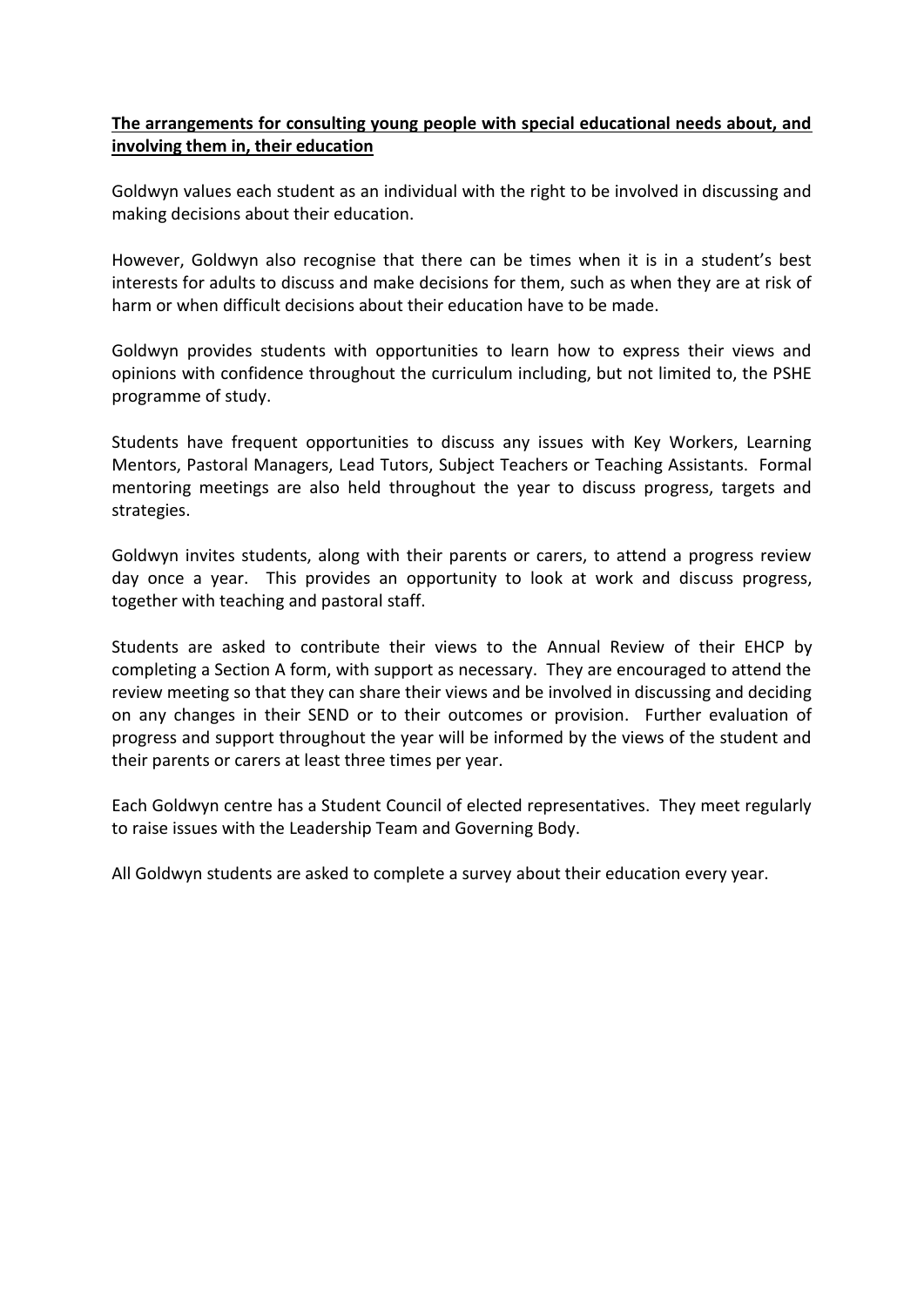# **The arrangements made by the governing body relating to the treatment of complaints from parents of students with special educational needs concerning the provision made at the school**

Goldwyn uses the same arrangements for complaints about the provision made for special educational needs as for any other complaint.

In the first instance, parents or carers are encouraged to discuss any concerns with their child's Pastoral Manager, Learning Mentor or Subject Teacher(s).

Alternatively, each Goldwyn centre has an SEN Lead:

- Goldwyn Ashford Louise Ashman, AEN Manager
- Goldwyn Folkestone Sarah Miller, Head of Centre
- 
- 

• Goldwyn Plus **Coldwyn Plus** Jon Bumpus, Deputy Head of Centre • Goldwyn 6<sup>th</sup> Form Jo Chessum, Learning & Inclusion Lead

If the concerns cannot be resolved through informal discussion, parents or carers should contact the Head of Centre for further discussion and, if necessary, information about the Goldwyn Complaints Policy.

A copy of the Complaints Procedure can be found on the School's website at [www.goldwyn.kent.sch.uk](http://www.goldwyn.kent.sch.uk/) or requested from the Main Office on 01233 622958.

In some cases, usually for children and young people with an Education, Health and Care Plan, there is a statutory right for parents to appeal against a decision of the Local Authority. Complaints which fall within this category cannot be investigated by Goldwyn.

**How the governing body involves other bodies, including health and social services bodies, local authority support services and voluntary organisations, in meeting the needs of students with special educational needs and in supporting the families of such students**

Goldwyn is a member of the Kent Special Educational Needs Trust (KSENT), which aims to provide a supportive network of special schools in Kent.

Goldwyn's Specialist Teaching and Learning Service provide support and expertise to mainstream schools in all areas of SEND.

Goldwyn have also engaged with the following bodies:

- Local Inclusion Forum Team (LIFT).
- NHS Speech and Language Therapy Services, for direct therapy or advice.
- NHS Occupational Therapy/Physiotherapy Services, for direct therapy or advice.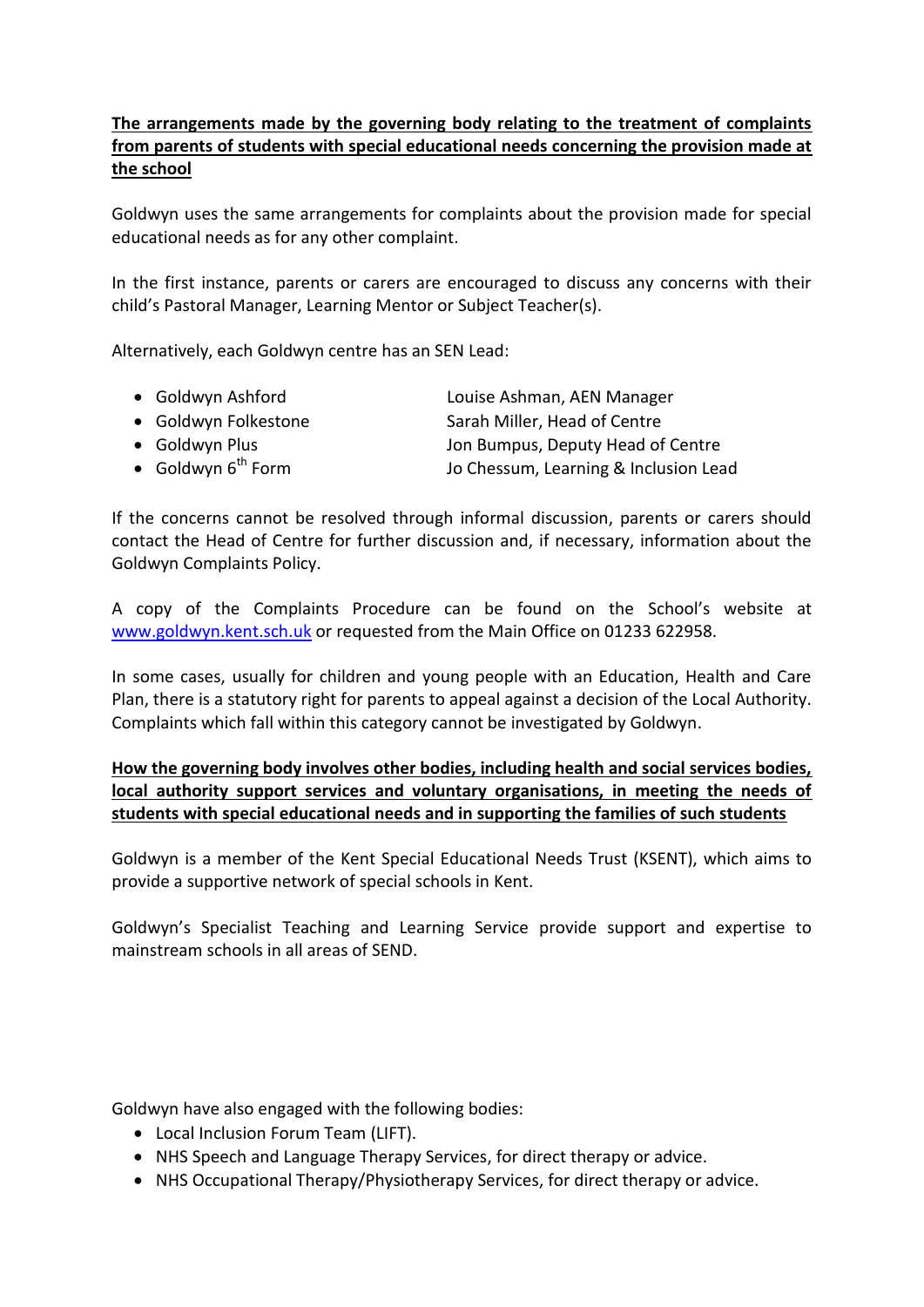- School Health Services.
- Social Services and Early Help, including the Youth Offending Team.
- Disabled Children's' Services for support to families for students with high needs.
- Professional networks, including NASEN, Nurture UK, and the local SENCo Forum.
- CXK, for Independent Careers Advice and Guidance.
- EBP, for Independent Careers Advice and Guidance.
- The Education People, for employment support.
- Live Well Kent, for wellbeing support.
- KCC and NHS Steering Groups.

#### **The contact details of support services for the parents of students with special educational needs and disabilities and children and young people with SEND**

Information Advice and Support Kent (IASK) provides a free and confidential information, advice and support service for

- parents of a disabled child.
- parents of a child with special educational needs
- children and young people, up to age 25, who have a special educational need or disability.

Staff trained in the legal framework for SEN can provide information and support on educational matters relating to special educational needs and disabilities, including health and social care.

IASK aims to help parents, children and young people:

- understand the system so they can take part fully in discussions.
- have the confidence to share their views and wishes about education.
- make informed choices and decisions.

IASK can be contacted on:

- **HELPLINE** 03000 413000
- **Office** 03000 412412
- **E-mail** [iask@kent.gov.uk](mailto:iask@kent.gov.uk)
- **Website** [www.kent.gov.uk/iask](http://www.kent.gov.uk/iask)

# **The school's arrangements for supporting students with special educational needs in transferring between phases of education or in preparing for adulthood and independent living**

Goldwyn recognises that transitions can be difficult for any student and especially those